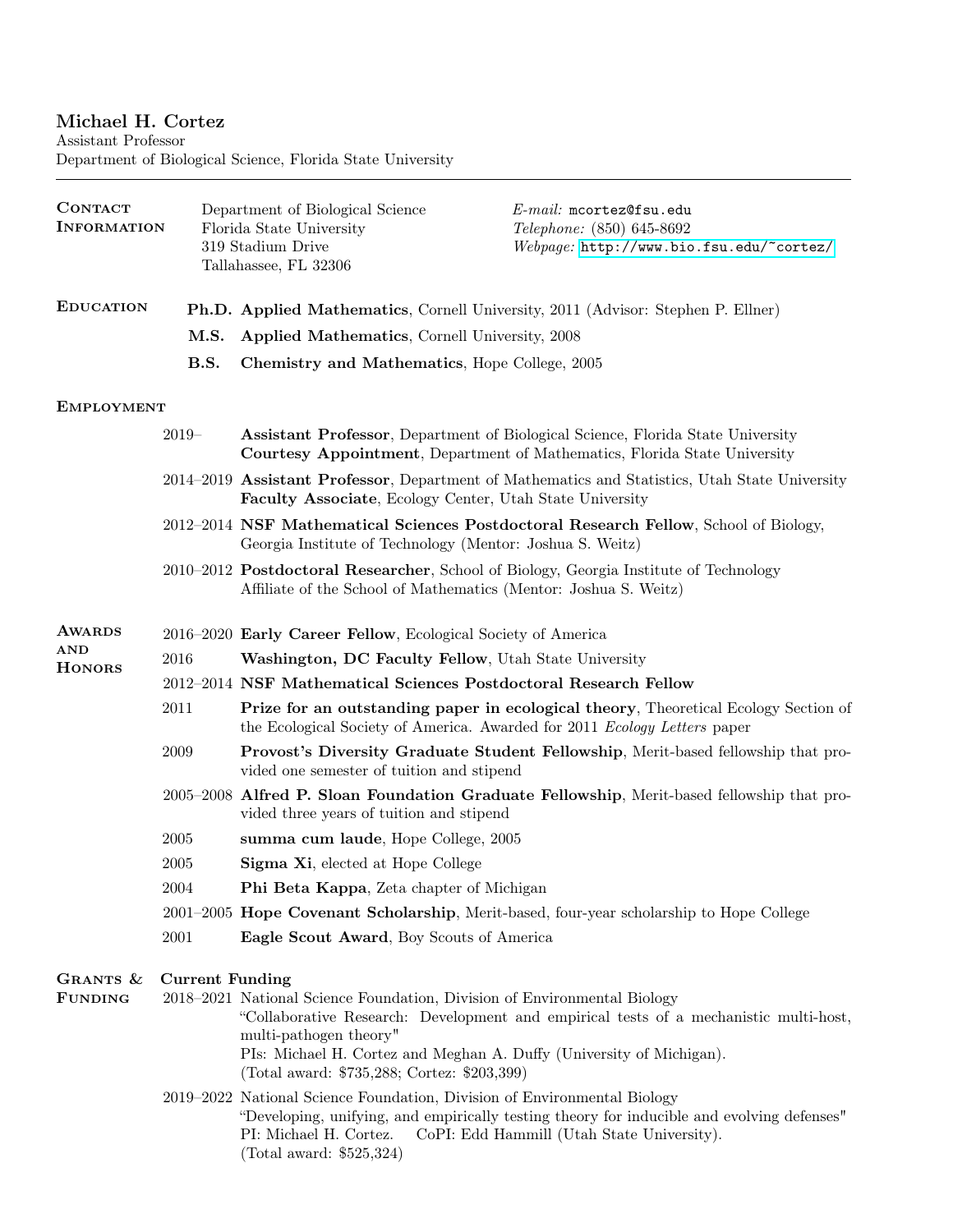#### Prior Funding

2020 First Year Assistant Professor (FYAP) Program, Florida State University "When and why does increased host biodiversity lead to more disease?" PI: Michael H. Cortez. (Total award: \$20,000)

2012–2014 National Science Foundation Postdoctoral Research Fellowship in Mathematical Sciences "Understanding eco-coevolutionary dynamics through the use and development of fast-slow dynamical systems theory."

PI: Michael H. Cortez. (Total award: \$150,00)

### PUBLICATIONS Notation

- (U) indicates undergraduate student author
- (G) indicates undergraduate student author
- (P) indicates postdoc author
- Underlining indicates my name or individuals under my mentorship

All other authors are colleagues and individuals not under my mentorship

- 1. M.H. Cortez and M.A. Duffy. The context dependent effects of host competence, competition, and the pathogen transmission mode on disease prevalence. American Naturalist, accepted for publication
- 2. P.A. Clay (P), M.H. Cortez, and M.A. Duffy. Dose relationships can exacerbate, mute, or reverse the impact of heterospecific host density on infection prevalence. Ecology, accepted for publication
- 3. G. Grosklos (G) and M.H. Cortez. 2021. Evolutionary and plastic phenotypic change can be just as fast as changes in population densities. American Naturalist 197: 47-59.
- 4. D.K. Sorenson (U) and M.H. Cortez. 2021. How intra-stage and inter-stage competition affect overcompensation in density and hydra effects in single-species, stage-structured models. Theoretical Ecology 14: 23-39.
- 5. P.B. Adler, E.P. White, and M.H. Cortez. 2020. Matching the forecast horizon with the relevant ecological processes. Ecography 43: 1729-1739.
- 6. M.H. Cortez and M.A. Duffy. 2020. Comparing the indirect effects between exploiters in predator-prey and host-pathogen systems. American Naturalist 196: E144-E159.
- 7. M.H. Cortez, S. Patel, and S. Schreiber. 2020. Destabilizing evolutionary and eco-evolutionary feedbacks drive eco-evolutionary cycles. Proceedings of the Royal Society B: Biological Sciences 287: 20192298.
- 8. G. Li (G), M.H. Cortez, J. Dushoff, and J.S. Weitz. 2020. When to be temperate: on the fitness benefits of lysis vs. lysogeny. Virus Evolution 6: veaa042
- 9. P.A. Clay (G), M.H. Cortez, M.A. Duffy and V.H.W. Rudolf. 2019 Priority effects within co-infected hosts alter prevalence relationships between parasites at the host population scale. Oikos 128: 571-583.
- 10. M.H. Cortez and M. Yamamichi. 2019. How (co)evolution alters predator responses to increased mortality: extinction thresholds and hydra effects. Ecology 100: e02789.
- 11. A. Doloman (G), Y. Pererva, M.H. Cortez, R.C. Sims, and C.D. Miller. 2019. Augmentation of granular anaerobic sludge with algalytic bacteria enhances methane production from microalgal biomass. Fermentation 5: 88.
- 12. J.S. Weitz, G. Li (G), H. Gulbudak, M.H. Cortez, and R.J. Whitaker. 2019. Viral fitness across a continuum from lysis to latency. Virus Evolution 5: vez006.
- 13. M.H. Cortez. 2018. Genetic variation and the drivers of eco-coevolutionary predator-prey cycles. Ecological Monographs 88: 353-371.
- 14. S. Patel (G), M.H. Cortez, and S.J. Schreiber. 2018. Partitioning the effects of ecology, evolution, and eco-evolutionary feedbacks on community stability. American Naturalist 191: 381-394.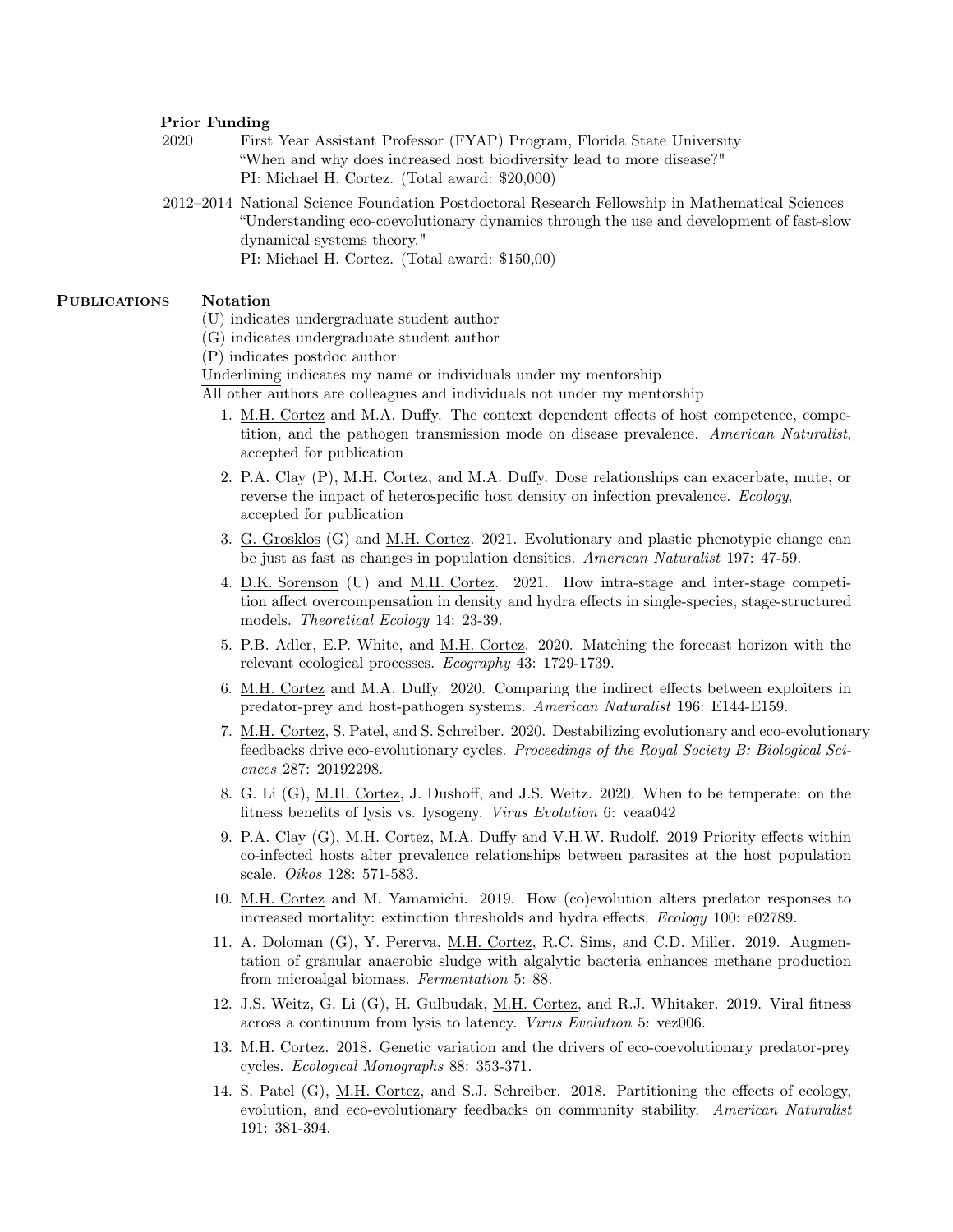- 15. M.H. Cortez and S. Patel (G). 2017. The effects of predator evolution and genetic variation on predator-prey population-level dynamics. Bulletin of Mathematical Biology 79: 1510- 1538.
- 16. Z. Pu (G), M.H. Cortez, and L. Jiang. 2017. Predator-prey coevolution drives productivityrichness relationships in planktonic systems. American Naturalist 189:28-43.
- 17. M.H. Cortez. 2016. How the magnitude of prey genetic variation alters predator-prey eco-evolutionary dynamics. American Naturalist 188: 329-341.
- 18. M.H. Cortez. 2016. Hydra effects in discrete-time models of stable communities. Journal of Theoretical Biology 411: 59-67.
- 19. M.H. Cortez and P.A. Abrams. 2016. Hydra effects in stable communities and their implications for system dynamics. Ecology, 97: 1135-1145.
- 20. C.L. Searle (P), M.H. Cortez, K.K. Hunsberger (U), D.C. Grippi (G), I.A. Oleksy (U), C.L. Shaw (G), S. B. de la Serna (U), C.L. Lash (U), K.L.Dhir (U), and M. A. Duffy. 2016. Population density, not host competence, drives patterns of disease in an invaded community. American Naturalist 188: 554-566.
- 21. M.H. Cortez. 2015. Coevolution-driven predator-prey cycles: Predicting the characteristics of eco-coevolutionary cycles using fast-slow dynamical systems theory. Theoretical Ecology 8: 369-382.
- 22. P.A. Abrams and M.H. Cortez. 2015. The many potential indirect interactions between predators that share competing prey. Ecological Monographs 85: 625-641. Authors contributed equally
- 23. P.A. Abrams and M.H. Cortez. 2015. Is competition needed for ecological character displacement? Does displacement decrease competition? Evolution 69: 3039-3053.
- 24. L.F. Jover (G), C.O.G. Flores (G), M.H. Cortez, and J.S. Weitz. 2015. Multiple regimes of robust patterns between network structure and biodiversity. Scientific Reports 5: 17856.
- 25. M.H. Cortez and J.S. Weitz. 2014. Coevolution can reverse predator-prey cycles. Proceedings of the National Academy of Sciences, 111: 7486-7491.
- 26. B.P. Taylor (G), M.H. Cortez, and J.S. Weitz. 2014. The virus of my virus is my friend: ecological effects of virophage with alternative modes of coinfection. Journal of Theoretical Biology 354: 124-136.
- 27. M.H. Cortez. 2013. When does pathogen evolution maximize  $R_0$  in well-mixed hostpathogen systems. Journal of Mathematical Biology 67: 1533-1585. − Recommended by Faculty of 1000 (F1000)
- 28. M.H. Cortez and J.S. Weitz. 2013. Distinguishing between indirect and direct modes of transmission using epidemiological time series. American Naturalist 181: E43-54.
- 29. L.F. Jover (G), <u>M.H. Cortez</u>, and J.S. Weitz. 2013. Mechanisms of multi-strain coexistence in host–phage systems with nested infection networks. Journal of Theoretical Biology 332: 65-77.
- 30. M.H. Cortez. 2011. Comparing the qualitatively different effects rapidly evolving and rapidly induced defences have on predator-prey interactions. Ecology Letters 14: 202-209.
- 31. M.H. Cortez and S.P. Ellner. 2010. Understanding the effects of rapid evolution on predator-prey interactions using the theory of fast-slow dynamical systems. American Naturalist 176: E109-E127.
- 32. T.L. Bultman, T.J. Sullivan, M.H. Cortez and T.J. Pennings. 2009. Extensions to and modulation of defensive mutualism in grass endophytes in Defensive mutualism in microbial symbiosis, eds. J. F. White and M. S. Torres. CRC Press, p. 301 - 317.
- 33. M.H. Cortez, et al. 2007. Factors contributing to the accuracy of harmonic force field calculations in water. Journal of Chemical Theory and Computation 3: 1267-1274.
- 34. B. Alleman, M.H. Cortez, et al. 2003. Take me out to/of the ball game. Rose-Hulman Undergraduate Math Journal 4: 2.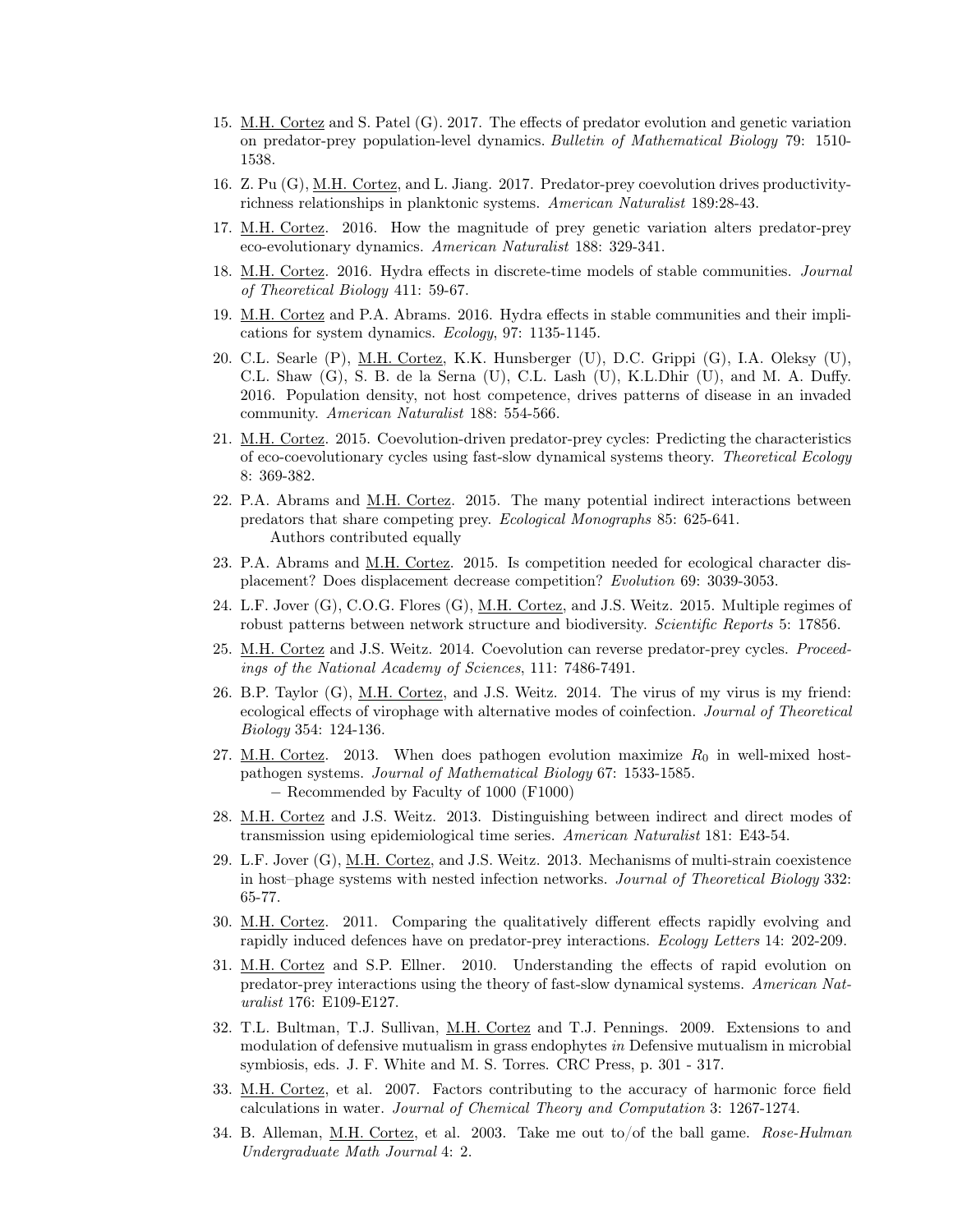#### **SUBMITTED MANUSCRIPTS**

- 1. K. Abbot, J. Blackwood, M.H. Cortez, A. Hastings, T.E.X. Miller, O. Prosper, T. Ramiadantsoa, M. Runge, & S. Twombly. The ever-increasing need for theory. Submitted. Author order is alphabetical.
- 2. M.H. Cortez. Using sensitivity analysis to identify factors promoting higher versus lower infection prevalence in multi-host communities. Submitted.
- 3. A. Barriero Felpeto, M.H. Cortez, M. Febrero-Bande, N. G. Hairston, Jr. Contrasting nutrient stoichiometric regimes have dramatic effects on the dynamics of a planktonic predatorprey system. Submitted.

#### **INVITED** 2020

**PRESENTATIONS** 

- 1. Department of Biology, University of Florida, Gainsville, FL
- 2. Department of Mathematics, University of Florida, Gainsville, FL

## 2019

- 1. Department of Biological Science, Florida State University, Tallahassee, FL
- 2. Department of Biology, University of Pittsburgh, Pittsburgh, PA
- 3. Department of Biology, University of Cincinnati, Cincinnati, OH
- 4. Department of Ecology and Evolutionary Biology, Cornell University, Ithaca, NY

## 2018

- 1. SACNAS Annual Conference, San Antonio, TX
- 2. ESA Annual Conference, New Orleans, LA

## 2017

- 1. SIAM Conference on applications of dynamical systems, Snowbird, UT
- 2. Department of Ecology and Evolutionary Biology, UCLA, Los Angeles, CA
- 3. Department of Ecology, Evolution, and Natural Resources, Rutgers University, New Brunswick, NJ

## 2016

- 1. Department of Ecology and Evolutionary Biology, University of Toronto, Toronto, Ontario, Canada
- 2. Department of Ecology and Evolutionary Biology, University of Michigan, Ann Arbor, MI
- 3. Department of Biology, Indiana University, Bloomington, IN
- 4. Department of Mathematics, University of Utah, Salt Lake City, UT

2015

- 1. Department of Ecology and Evolutionary Biology, University of Michigan, Ann Arbor, MI
- 2. ESA Annual Conference, Baltimore, MD
- 3. School of Mathematical and Statistical Sciences, Arizona State University, Tempe, AZ

## 2014 and earlier

- 1. Modeling Infectious Diseases Group, Center for Disease Control, Atlanta, GA (2014)
- 2. Department of Mathematics and Statistics, Utah State University, Logan, Utah (2014)
- 3. Department of Biology, Stanford University, Stanford, California (2014)
- 4. Biology Department, University of Massachusetts Boston, Boston, Massachusetts (2014)
- 5. Department of Applied and Computational Mathematics and Statistics, University of Notre Dame, South Bend, Indiana (2014)
- 6. Department of Mathematics, University of Idaho, Moscow, Idaho (2014)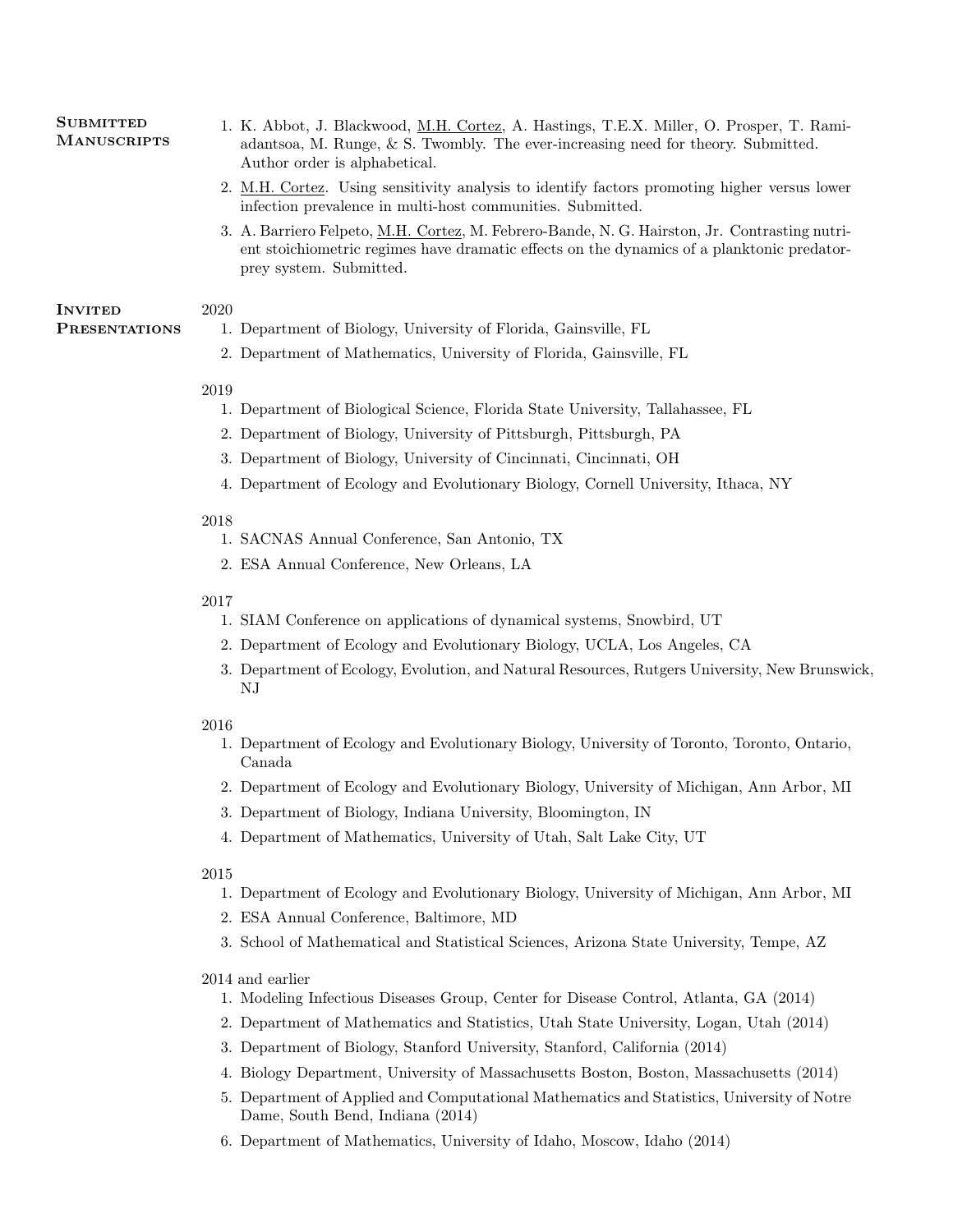- 7. Department of Ecology and Evolutionary Biology, University of Toronto, Toronto, Ontario, Canada. (2014)
- 8. Department of Biological Science, Florida State University, Tallahassee, Florida (2014)
- 9. Department of Biology, University of Kentucky, Lexington, Kentucky (2013)
- 10. Department of Ecology and Evolutionary Biology, University of Toronto, Toronto, Ontario, Canada (2013)
- 11. Department of Mathematics and Statistics, Queen's University, Kingston, Ontario, Canada (2013)
- 12. MBI Workshop 2: Rapid Evolution and Sustainability, Mathematical Biosciences Institute, Ohio State University, Columbus, Ohio (2013)
- 13. SACNAS Annual Meeting, San Antonio, Texas (2013)
- 14. Evo.Tech Seminar Series, Georgia Institute of Technology (2013)
- 15. SIAM Annual Conference, San Diego, California (2013)
- 16. Society of Mathematical Biology Annual Conference, Tempe, Arizona (2013)
- 17. 11th Annual EEID Conference, State College, Pennsylvania (2013)
- 18. School of Mathematics, Georgia Institute of Technology, Atlanta, Georgia (2012)
- 19. Society of Industrial and Applied Mathematics (SIAM) Annual Conference, Denver, Colorado (2009)

### **CONTRIBUTED PRESENTATIONS**

- 1. Ecological Society of America Annual Conference, Portland, OR (2017)
- 2. Society of Mathematical Biology Annual Conference, Salt Lake City, UT (2017)
- 3. Society of Mathematical Biology Annual Conference, Atlanta, GA (2015)
- 4. Ecological Society of America Annual Conference, Minneapolis, MN (2013)
- 5. Ecological Society of America Annual Conference, Portland, OR (2012)
- 6. Society of Mathematical Biology Annual Conference, Knoxville, Tennessee (2012)
- 7. Ecological Society of America Annual Conference, Austin, TX (2011)
- 8. MBI Workshop for Young Researchers in Mathematical Biology, Mathematical Biosciences Institute, Ohio State University (2010)

#### **INTERNAL PRESENTATIONS**

- 1. Biology Colloquium, Department of Biological Science, FSU (2021)
- 2. Mathematical Biology Seminar, Department of Mathematics, FSU (2020)
- 3. Mathematics Colloquium, Department of Mathematics and Statistics, USU (2016, 2019)
- 4. Climate Adaptation Science and Ecology Center Interdisciplinary Research Forum, USU (2017)
- 5. Biological Fontiers Course, Department of Biological Science, FSU (2021)
- 6. Graduate student research seminar, Department of Mathematics and Statistics, USU (3 times in 2016-2018)
- 7. Math Bio Group, Department of Mathematics and Statistics, USU (13 times in 2014-2019)
- 8. USU Applied Math Club, Department of Mathematics and Statistics, USU (2014, 2017)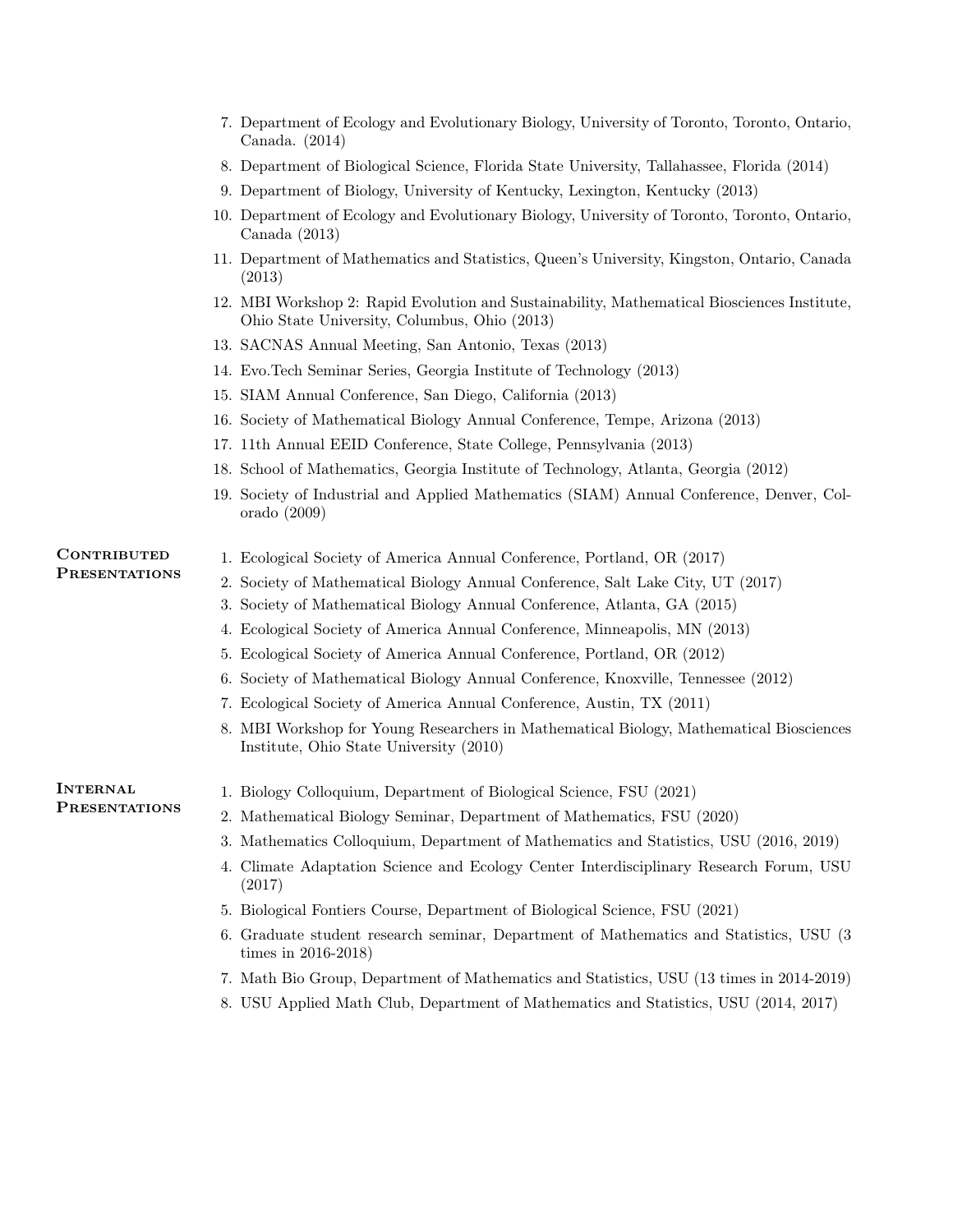#### MENTORSHIP Postdoctoral Researchers

Jing Jiao, November 2020-present

PhD in Biology, University of Florida First author manuscript in preparation

#### Graduate Students

Miles Robertson, accepted and confirmed to start in F2021

Biology PhD candidate in Department of Biological Science, Florida State University Awarded a graduate fellowship through the NSF Graduate Research Fellowship Program (GRFP)

#### Guen Grosklos, F2016-F2018

Applied Mathematics PhD candidate in Department of Mathematics and Statistics, Utah State University

First author paper in American Naturalist

#### Luis Jover, F2011-F2014

PhD candidate in Department of Physics, Georgia Institute of Technology Co-advised with Joshua Weitz Two first author papers in Journal of Theoretical Biology and Scientific Reports

#### Bradford Taylor, F2012-F2014

PhD candidate in Department of Physics, Georgia Institute of Technology Co-advised with Joshua Weitz First author paper in Journal of Theoretical Biology

#### Cesar Garcia Flores, 2014

PhD candidate in Department of Physics, Georgia Institute of Technology Co-advised with Joshua Weitz Co-author on paper in Scientific Reports

#### Undergraduate Students

Charles Gannon, F2021-present Mathematical Biology Major, Florida State University

#### Emily Mila, S2020-S2021

Mathematical Biology Major, Florida State University Status after graduating: Law student

#### Darian Sorenson, F2018-S2020

Mathematics Major, Utah State University Status after graduating: PhD student at UC Davis First author paper in Theoretical Ecology

#### Miles Roberston, S2019

Biology Major and Math-Stats Composite Major, Utah State University Status after graduating: PhD student at Florida State University

#### Yido Yang, F2012-S2013

Biomedical Engineering Major, Institute of Technology

### REU Undergraduate Students, Summer 2008

Three Mathematics Majors, Hope College Co-mentored with Tim J. Penning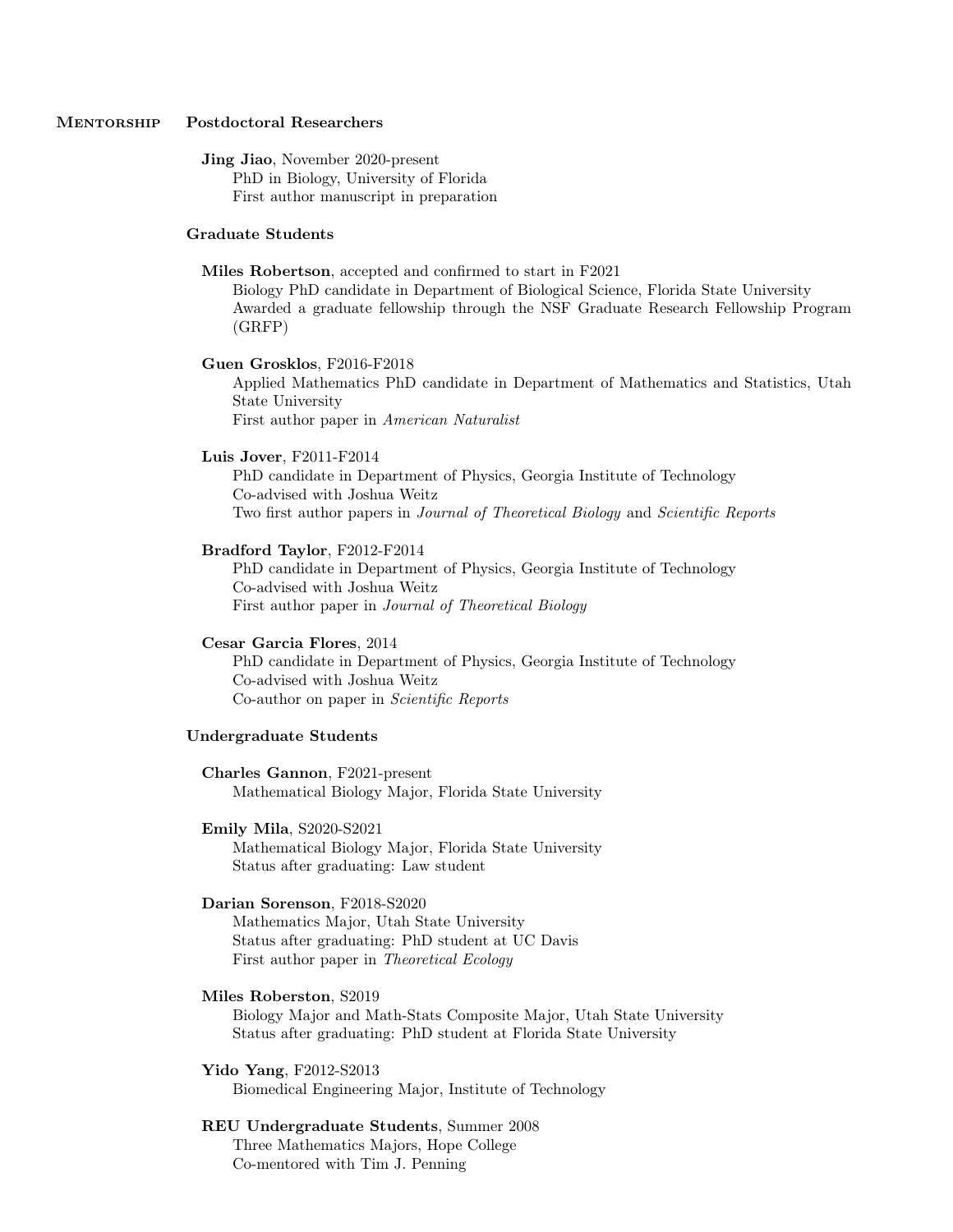#### Graduate Students Committees

Monica Paniagua Montoya, PhD candidate in Biology, FSU Matthew Schumm, PhD candidate in Biology, FSU Guen Grosklos, PhD candidate in Applied Mathematics, USU Lacy Smith, PhD candidate in Natural Resources, USU Ian McGahan, PhD in Applied Mathematics, USU, defended in 2020 Eden Furtak-Cole, PhD in Applied Mathematics, USU, defended in 2017

### Teaching Undergraduate Courses

| Honors Biological Science II (BSC 2011)                                |
|------------------------------------------------------------------------|
| Florida State University, S2020                                        |
| Ordinary Differential Equations (Math 2280)                            |
| Utah State University, F2018                                           |
| Linear Algebra (Math 2270)                                             |
| Utah State University, F2015-2017, S2016                               |
| Calculus 2 (Math 1220)                                                 |
| Utah State University, S2015.                                          |
| Theoretical Ecology (Bio $4422/6422$ )                                 |
| Co-taught with Joshua S. Weitz, Georgia Institute of Technology, S2012 |

#### Graduate Courses

| Theoretical Ecology (BSC 4933 $\&$ 5936)<br>Florida State University, S2021                                 |
|-------------------------------------------------------------------------------------------------------------|
| Graduate Ordinary Differential Equations (Math 6910)<br>Utah State University, S2019                        |
| Methods in Applied Mathematics (Math 5410)<br>Utah State University, F2016-2018                             |
| Modeling Predator-Prey Interactions (Bio $4230 \& \text{Math } 6910$ )<br>Utah State University, S2016      |
| Analysis of biological models using fast-slow dynamical systems (Math 6910)<br>Utah State University, S2016 |
|                                                                                                             |

### SERVICE Internal Service - Florida State University

Department of Biological Science Committees: Diversity, Equity, and Inclusion Committee, member (2020-present) Elections Committee, member (F2020-S2021) Faculty Evaluation Committee, member (S2021) Cell Biology Faculty Search Committee, member (F2019-S2020) Seminar Organizer Ecology and Evolution Seminar (F2020-S2021) University Committees: Ad hoc member for academic honor hearings (S2021)

#### Internal Service - Utah State University

Department of Mathematics and Statistics Committees: Research Committee, member (2017-2019) Numerical Analyst Faculty Search Committee, member (F2016-S2017) Department Scholarship Review Committee, member (2017) Applied Mathematics Graduate Curriculum Committee, member (2015) Faculty Advisor